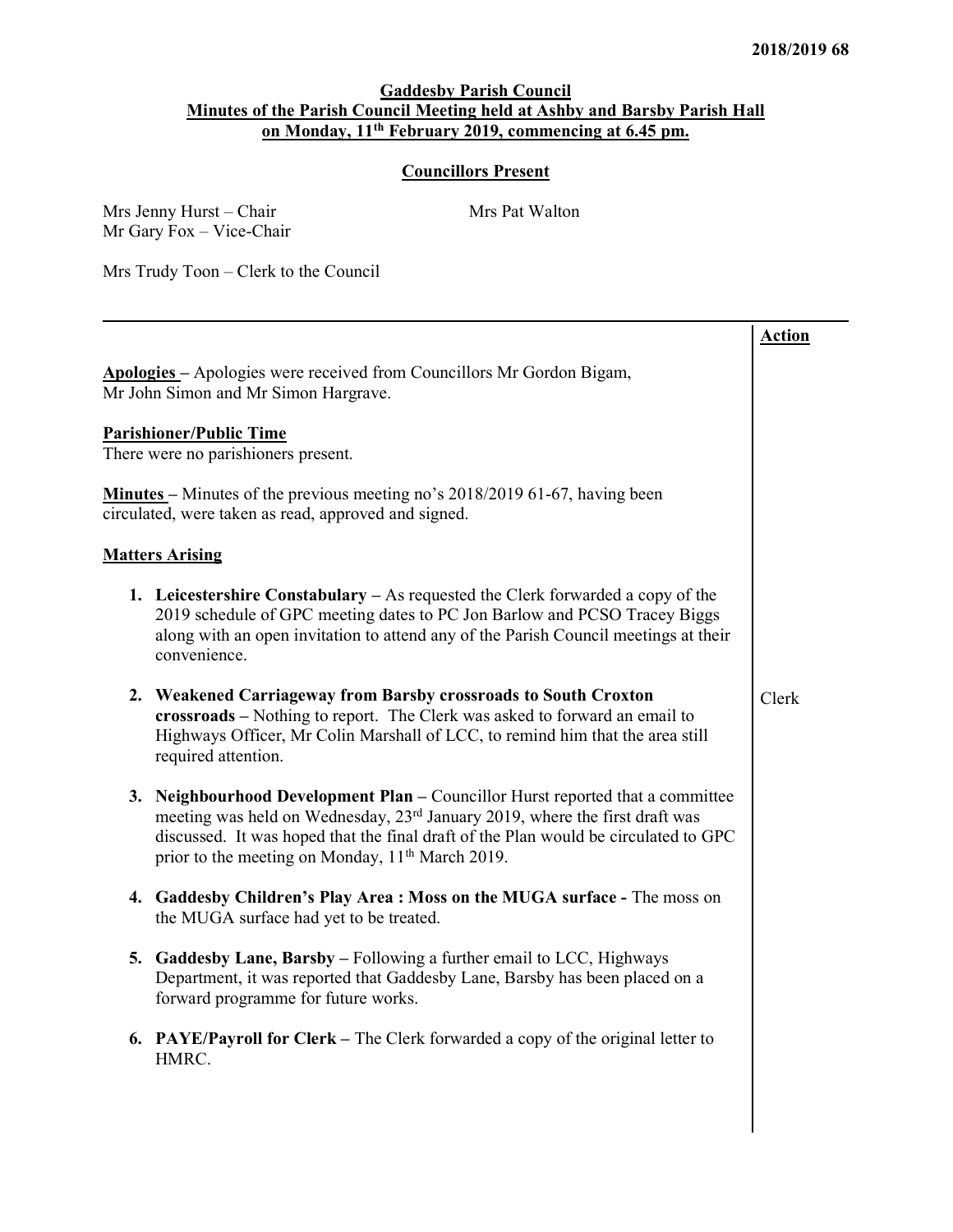#### Matters Arising cont.

- 7. Church Newsletter 'The Bridge' Mr Allsop at the benefice office advised that a contribution from GPC would be welcome, however, the continuation of 'The Bridge' was uncertain due to a lack of volunteers in the community. Mr Allsop encouraged that information would be welcome from parishioners in the surrounding villages.
- 8. Worn verge, Bunkers Hill, 2 Park Hill, Gaddesby It was reported that LCC, Highways Department had carried out maintenance work to the highway drain near to the worn verge and that a number of new kerbs had been installed at the edge of the eroded verge.
- 9. Replacement Benches, Gaddesby Children's Play Area The Clerk reported that local handyman Tave installed the benches at the Children's Play Area on Friday, 18<sup>th</sup> January 2019. Councillors agreed that the new benches were a worthwhile addition to the area and it was thought that they would be well used by parishioners.
- 10. Water Leak, Baggrave End, Barsby As requested the Clerk reported the water leak to Severn Trent Water. It was understood that the footway had recently been excavated, although water was still leaking from the area. Councillors resolved to monitor the situation.
- 11. Street Nameplates Nothing to report. Waiting a replacement street nameplate for Church Lane, Gaddesby.
- 12. Private Firework Displays/Parties within the Parish The Clerk forwarded a notice to Mr Vic Allsop at the benefice office for inclusion in 'The Bridge' asking parishioners to display a notice on their relevant notice board if they were planning to hold a firework display/party.
- 13. Highway Parking near to the Cheney Arms Public House, Gaddesby Councillor Fox reported that he had been in contact with PC Barlow and PCSO Biggs regarding the volume and dangerous parking of motor vehicles in the area surrounding the Cheney Arms Public House. Councillor Fox would forward some photographs of the parked vehicles to PC Barlow and PCSO Biggs.

14. LED Lighting – After having spoken to the Clerk at Hungarton Parish Council, the Clerk explained to Councillors the process which Hungarton Parish Council followed in order to convert the street lights in their village to LED lanterns. Following this the Clerk spoke to Mr Ernie Roberts at LCC. Mr Roberts advised that LCC had written to Parish Councils back in June 2018 to offer the opportunity to convert their existing lanterns to LED lanterns; Mr Roberts forwarded a copy of the letter to GPC. This was circulated to all Councillors. The letter advised that LCC were offering Parish Councils the opportunity to convert to LED lanterns and to spread the capital cost of the conversion over a five-year period. However, to take advantage of this scheme Parish Councils would be required to switch their electricity supply and maintenance to LCC. As a comparison Mr Roberts provided GPC with the LCC energy/maintenance costs for 2018/2019, these being: energy £1,558.36, maintenance £975.05, total £2,533.41. Compared to the E.ON energy/maintenance costs for 2018/2019 of; energy £1,780.00, maintenance £780.00, total £2,560.00.

Councillor Fox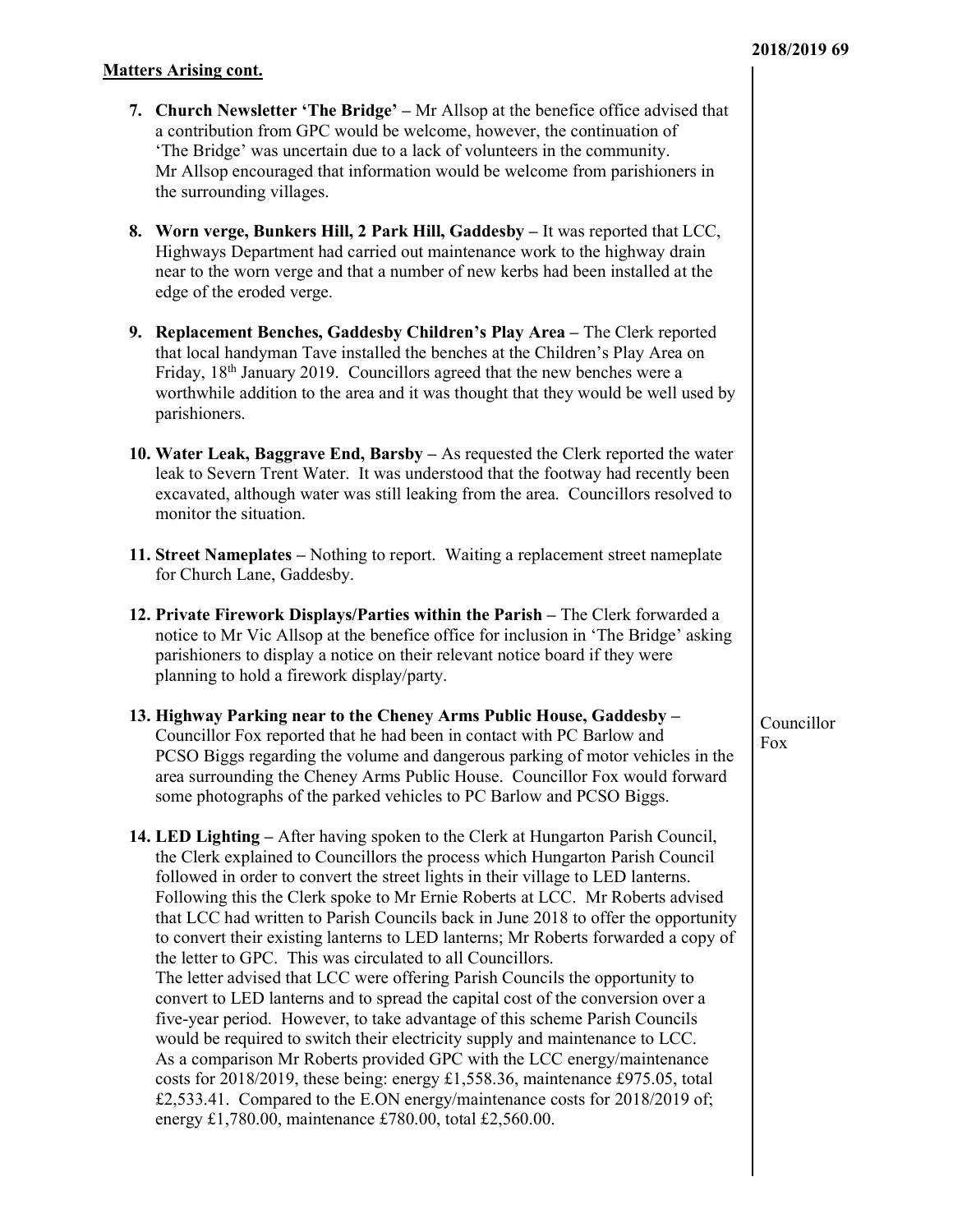## Matters Arising Cont.

| 14. LED Lighting cont. - Mr Roberts explained that the LED lanterns were       |
|--------------------------------------------------------------------------------|
| controlled by node technology and that this would enable LCC to dim the        |
| lanterns, if required, during the night time hours, ie between 12 midnight and |
| 5 am. This would further reduce the overall lighting costs. Mr Roberts was     |
| unsure if the GPC swan neck lanterns could be converted, so agreed to          |
| investigate this further. Additionally, Mr Roberts would calculate the         |
| conversion and pay back costs for GPC to consider. In the meantime, the Clerk  |
| contacted E.ON to enquire if the GPC lanterns could be converted to LED        |
| lanterns. E.ON advised that this would be possible at a cost of £455.00 each.  |
| The Clerk was asked to make further enquiries with E.ON to see if they would   |
| offer the opportunity to dim the lanterns, if necessary, during the night time |
| hours.                                                                         |

#### Correspondence

1. Community Active and Rural Enterprise (CARE) – Notification had been received that the local CARE organisation would be holding an 'Open Event' to discuss community enterprise solutions to local service needs. It had been recognised that there was a requirement within the community for Care at Home, transport (access to services), broadband and mobile connectivity. Parish Councils within the area were invited to attend the event which would be held on Monday, 4<sup>th</sup> March 2019 at Ashby and Barsby Parish Hall from 5.30 pm onwards.

Councillor Hurst volunteered to attend on behalf of GPC.

## Planning Matters

a. The Manor, 12 Folville Street, Ashby Folville – Applications for both full planning consent and listed building consent. Applications submitted by Mr Lewis for the proposed erection of a residential outbuilding comprising garaging and ancillary leisure facilities following the demolition of the existing garage, creation of a courtyard and associated alterations within the curtilage of a listed building. Councillors resolved not to make any comments to MBC in relation to the application. However, the Clerk was asked to raise the concern to MBC that the facilities should remain for private use only and should not be used for the purpose of a commercial venture.

b. Walnut Tree Farm, 17 Main Street, Barsby – Application submitted by Mr James Troop for a proposed joinery workshop. Councillors resolved to support the application. The Clerk was asked to add the comment to MBC that the proposal would productively encourage farm diversification.

c. Walnut Tree Farm, 17 Main Street, Barsby – Application submitted by Mr James Troop for a proposed new dwelling. Councillors resolved to support the application.

d. Rose Cottage, 16 Baggrave End, Barsby – Application submitted by Mr Allan Parker and Mrs Ann Hefford for the proposed demolition of the existing dwelling, the erection of a replacement dwelling, the demolition of the outbuildings and the erection of a single storey dwelling. The erection of two garages/carports. Councillors resolved to support the application.

Clerk

Councillor Hurst

Clerk

Clerk

Clerk

Clerk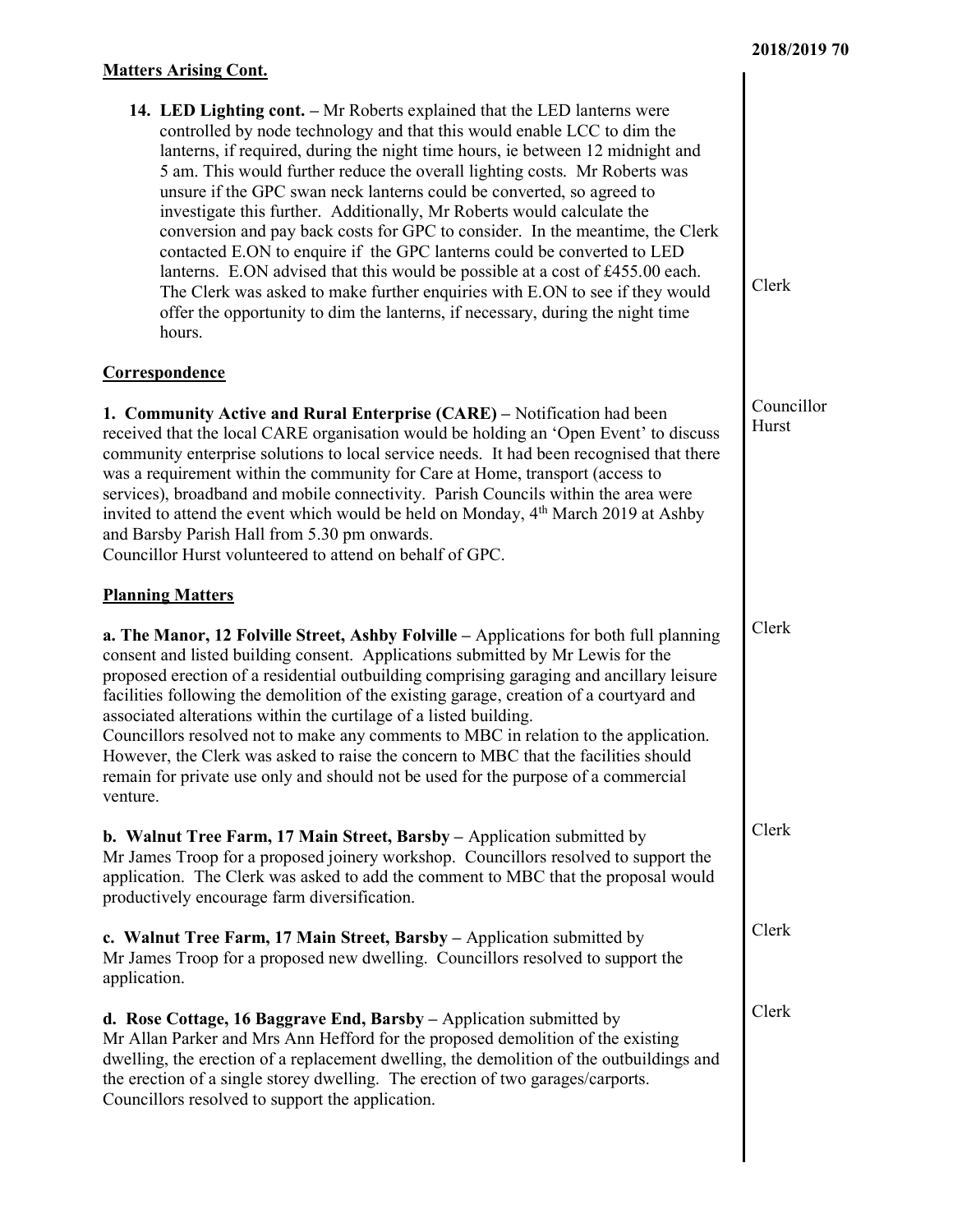#### 2018/2019 71

#### Planning Matters cont.

#### MBC Planning Officer/Independent Planning Agent:

The Clerk emailed Ms Kieran Stockley, the Principal Solicitor at MBC to raise the concerns of GPC - would it be considered appropriate for Mr Joe Mitson to be working as an independent planning agent as well as a Planning Officer for MBC? A response had yet to be received from Ms Stockley; the Clerk would forward the email again.

## **Planning Decisions**

a. Charnwood House, 9 Chapel Lane, Gaddesby – Application submitted by Mr and Mrs Farnham for the proposed removal of the existing garage and storage area to form a carport and store with room above. Porch overhang above the existing cottage. Ground floor extension to the rear of the existing cottage. New porch and front extension to the main dwelling and new electric gates, has been granted planning permission by MBC.

## Representative Reports

1. Ashby and Barsby Parish Hall – Councillor Walton reported that the 'Race Night' held on Saturday,  $9<sup>th</sup>$  February 2019 raised approximately £600.00, which would be donated to the Parish Hall. Additionally, a Quiz Night would be held in the Hall on Saturday, 16<sup>th</sup> March 2019, where proceeds would be donated to St Mary's Church, Ashby Folville.

Councillor Walton advised that Mr Kevin Troop, the Chair of the Parish Hall committee looked into the water supply to the Hall and that the Hall would be due a rebate from Severn Trent Water.

Councillor Walton went on to report that the monthly social/coffee mornings continued to be well attended.

2. Barsby Village Hall Green – Councillor Hurst reported that matters discussed at the committee meeting held on Monday, 21<sup>st</sup> January 2019 included:

- Future funding for the defibrillator replacement required.
- Review of the skittles evening and carols on the green.
- Health and Safety the provision of a fire extinguisher, fire blanket and first aid kit.
- Purchase of a gazebo.
- Music at the Mill.
- Thanksgiving Stone the addition of World War names to hopefully achieve Thankful Village Status.

## 3. Gaddesby Village Hall – Nothing to report.

Clerk